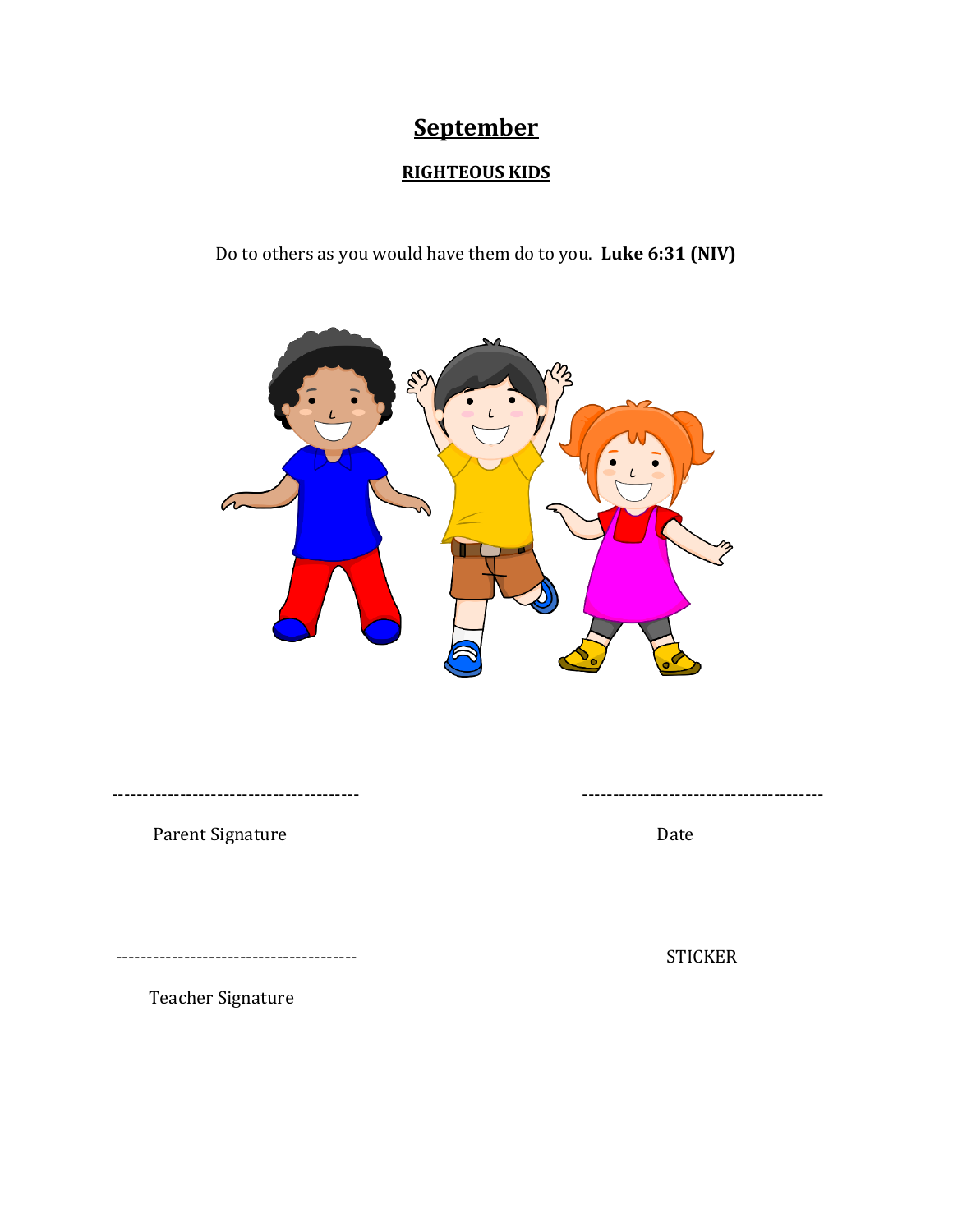## **October**

### **THANKFUL HEARTS**

This is the day the Lord has made; let us rejoice and be glad in it. **Psalm 118:24 (NKJV)**



---------------------------------------- ---------------------------------------

Parent Signature Date

--------------------------------------- STICKER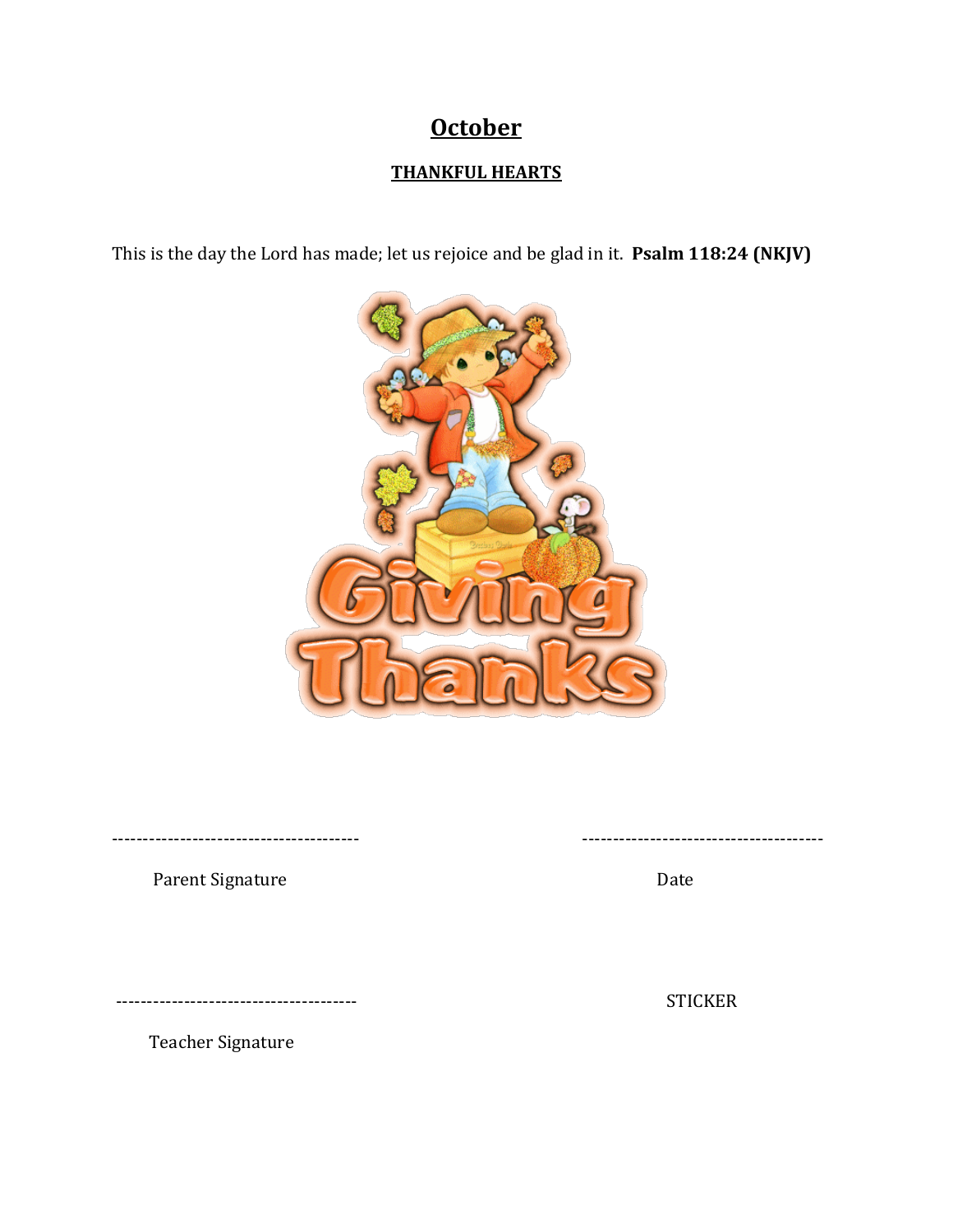## **November**

### **CONFIDENCE IN CHRIST**



---------------------------------------- ---------------------------------------

When I am afraid, I will trust in You. **Psalm 56:3 (NIV)**

Parent Signature Date

--------------------------------------- STICKER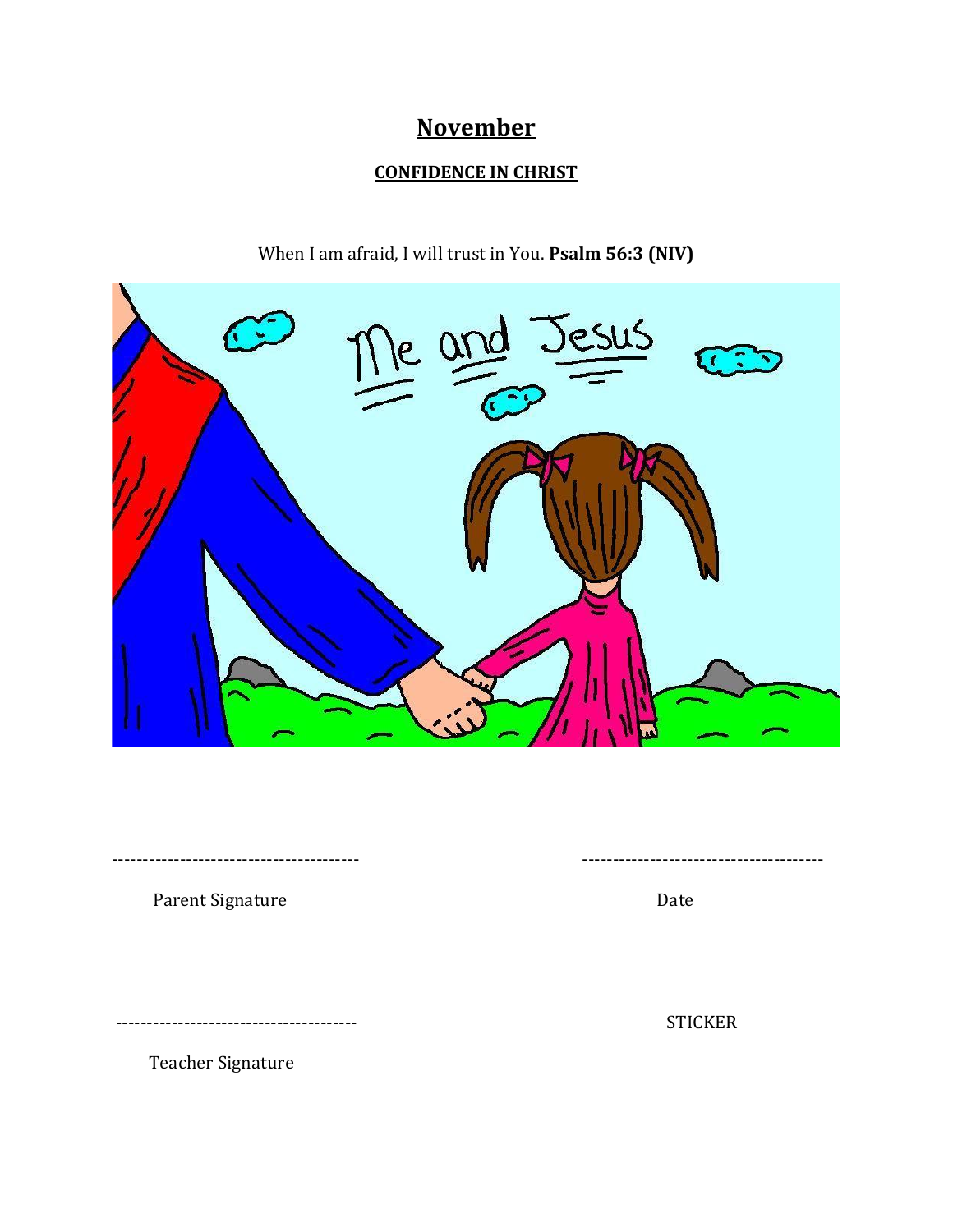## **December**

## **GOD'S GIFT TO THE WORLD**

…the Father has sent His Son to be the Saviour of the world. **1 John 4:14b (NIV)**



Parent Signature Date

---------------------------------------- ---------------------------------------

--------------------------------------- STICKER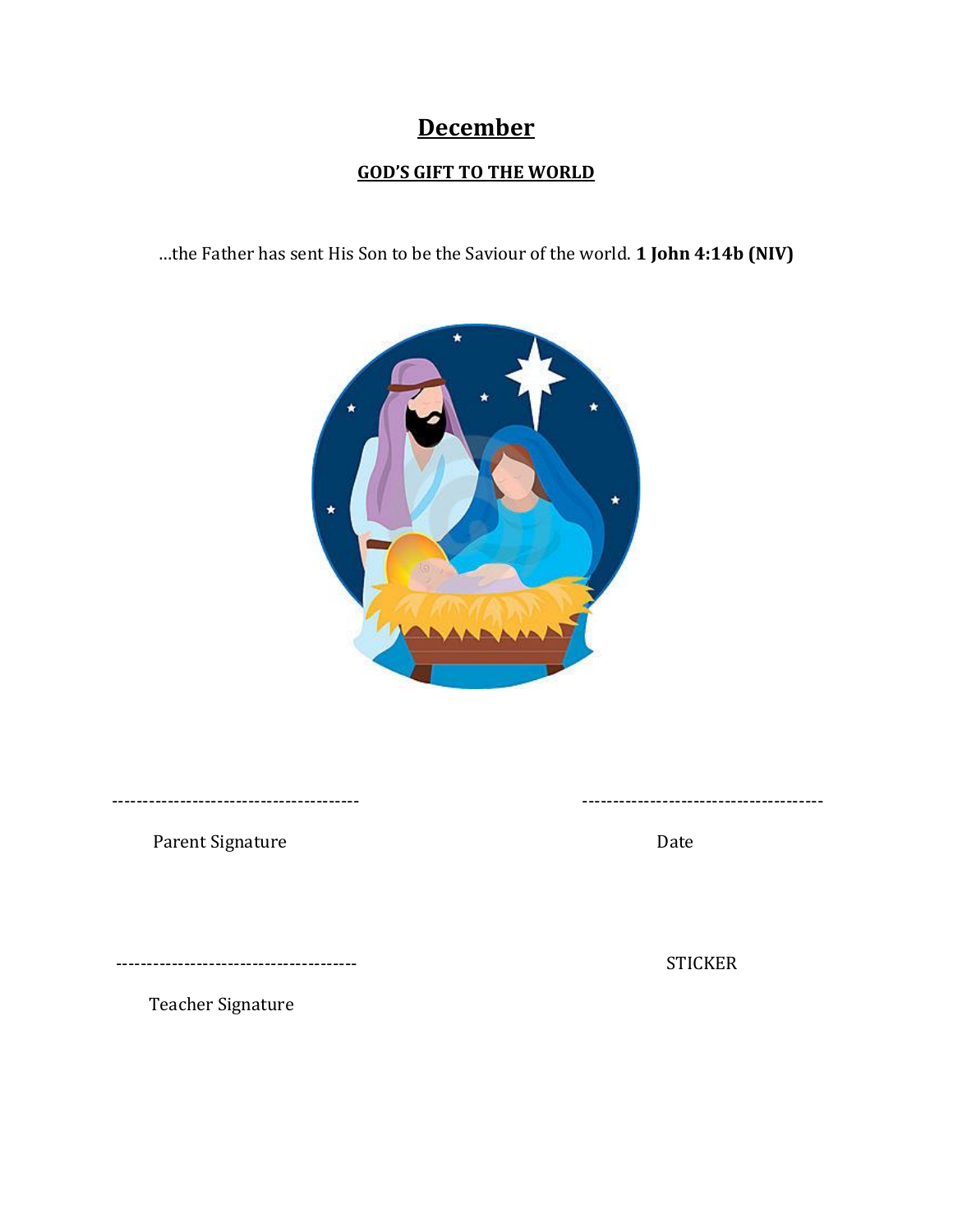## **January**

### **WHO YOU ARE IN CHRIST**

## But we have the mind of Christ. **1 Corinthians 2:16b (ICB)**



Parent Signature Date

--------------------------------------- STICKER

Teacher Signature

---------------------------------------- ---------------------------------------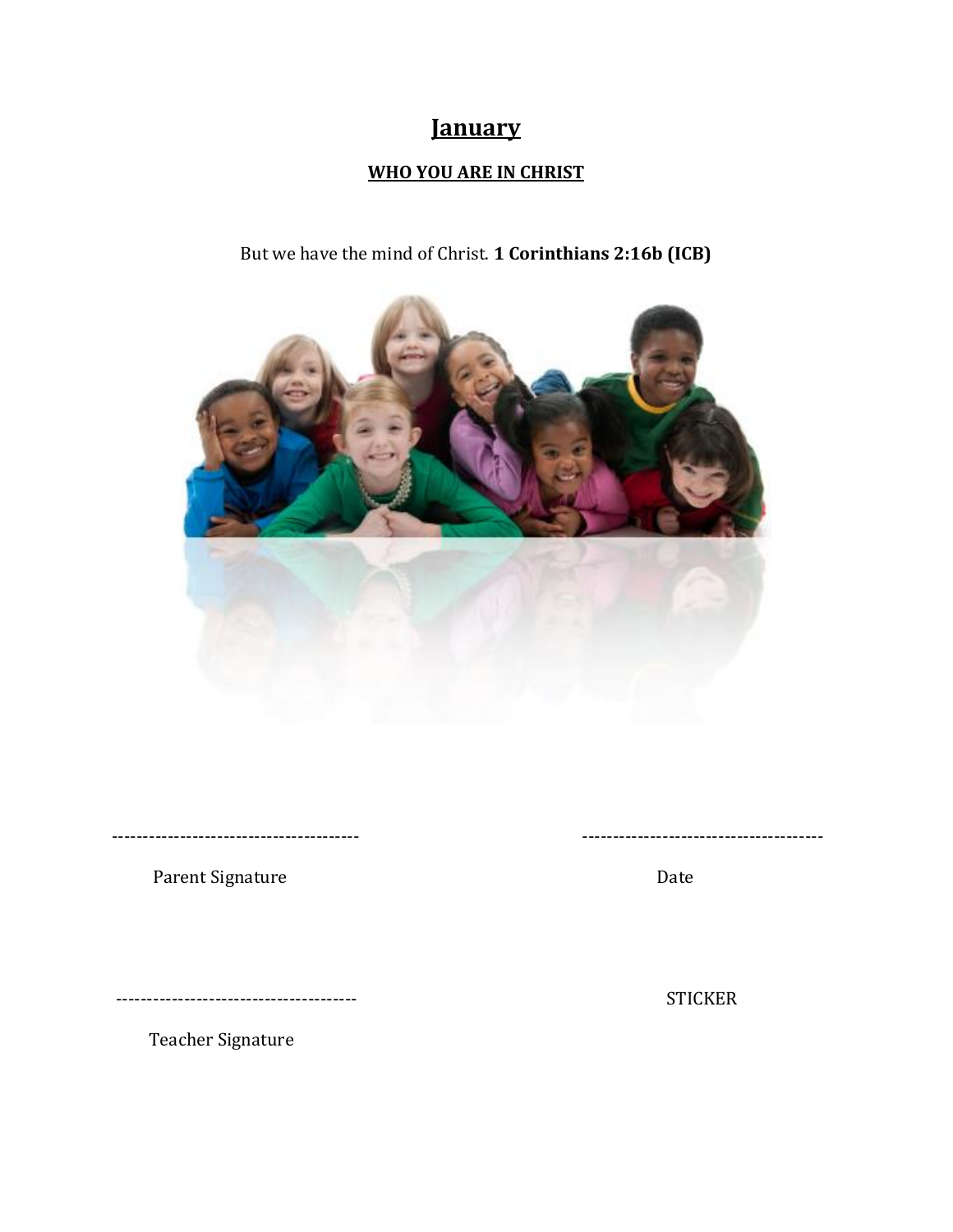## **February**

### **LAF- LOVE, ACCEPT, FORGIVE**

We love because He first loved us. **1 John 4:19 (NIV)** ---------------------------------------- --------------------------------------- Parent Signature Date

--------------------------------------- STICKER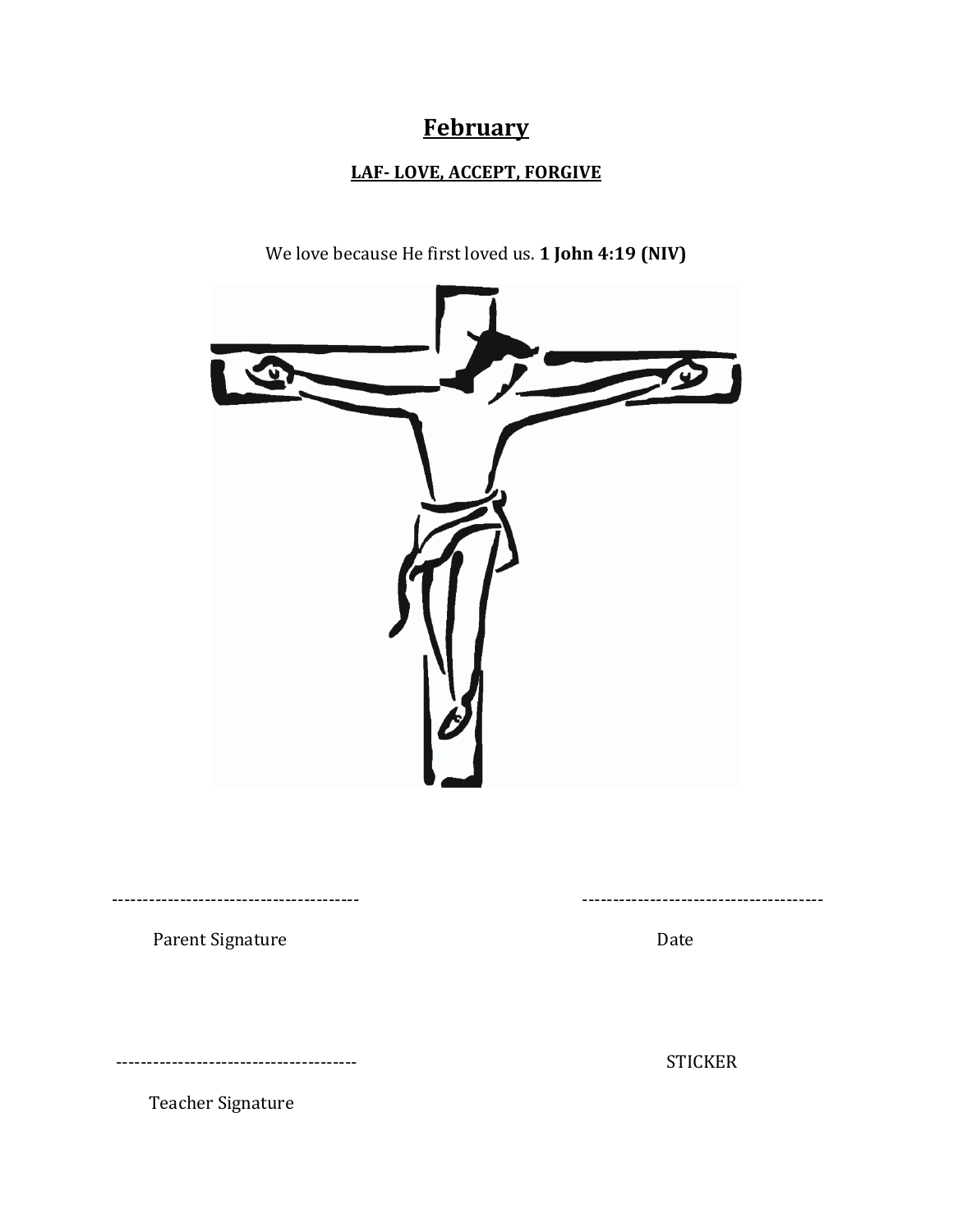## **March**

### **RENEWING THE MIND**

O LORD my God, I called to You for help and You healed me. **Psalm 30:2 (NIV)**



Parent Signature Date

--------------------------------------- STICKER

Teacher Signature

---------------------------------------- ---------------------------------------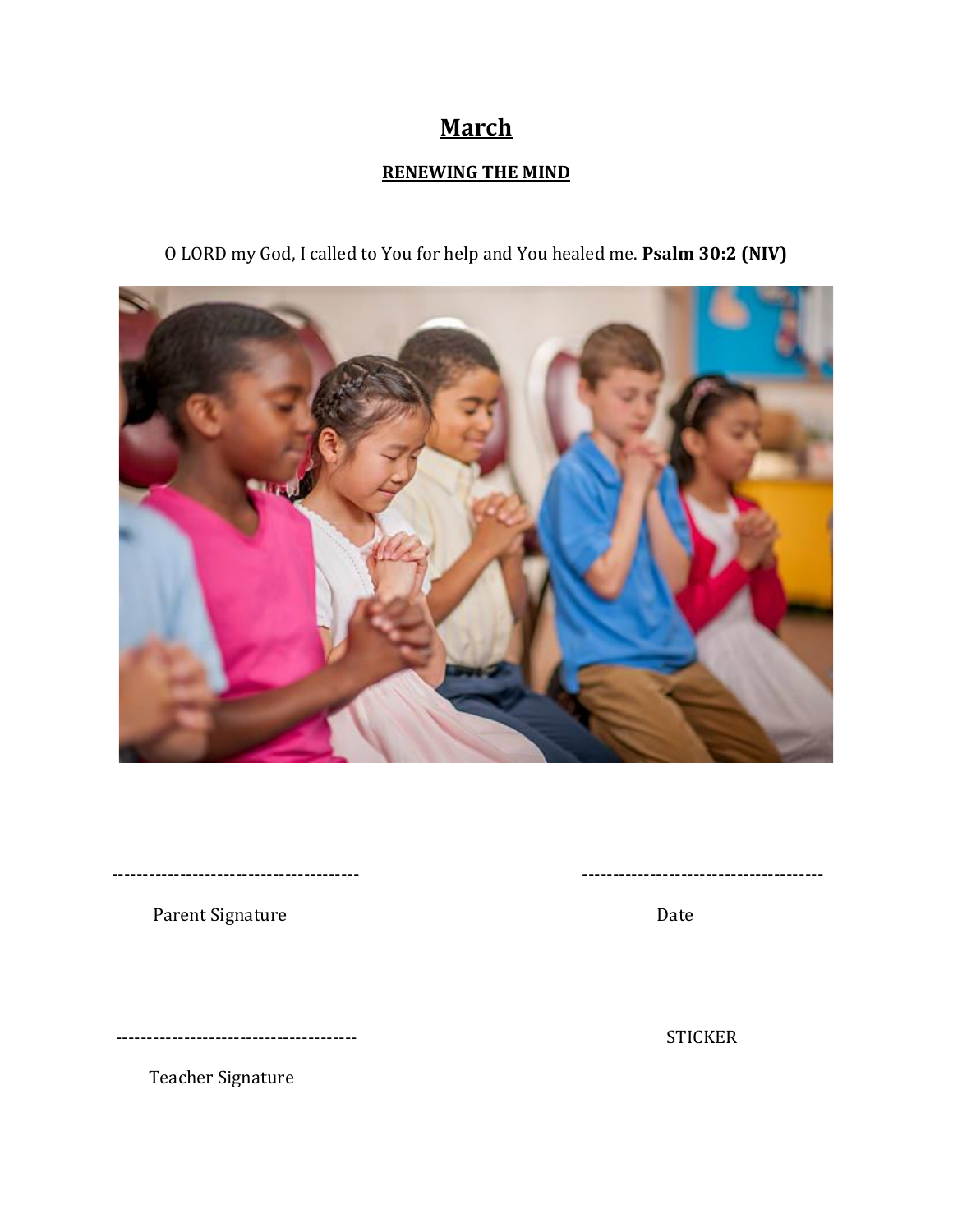# **April**

## **PROMISES OF GOD**

For the Word of the Lord is right and true **Psalm 33:4a (NIV)**



---------------------------------------- ---------------------------------------

Parent Signature Date

--------------------------------------- STICKER